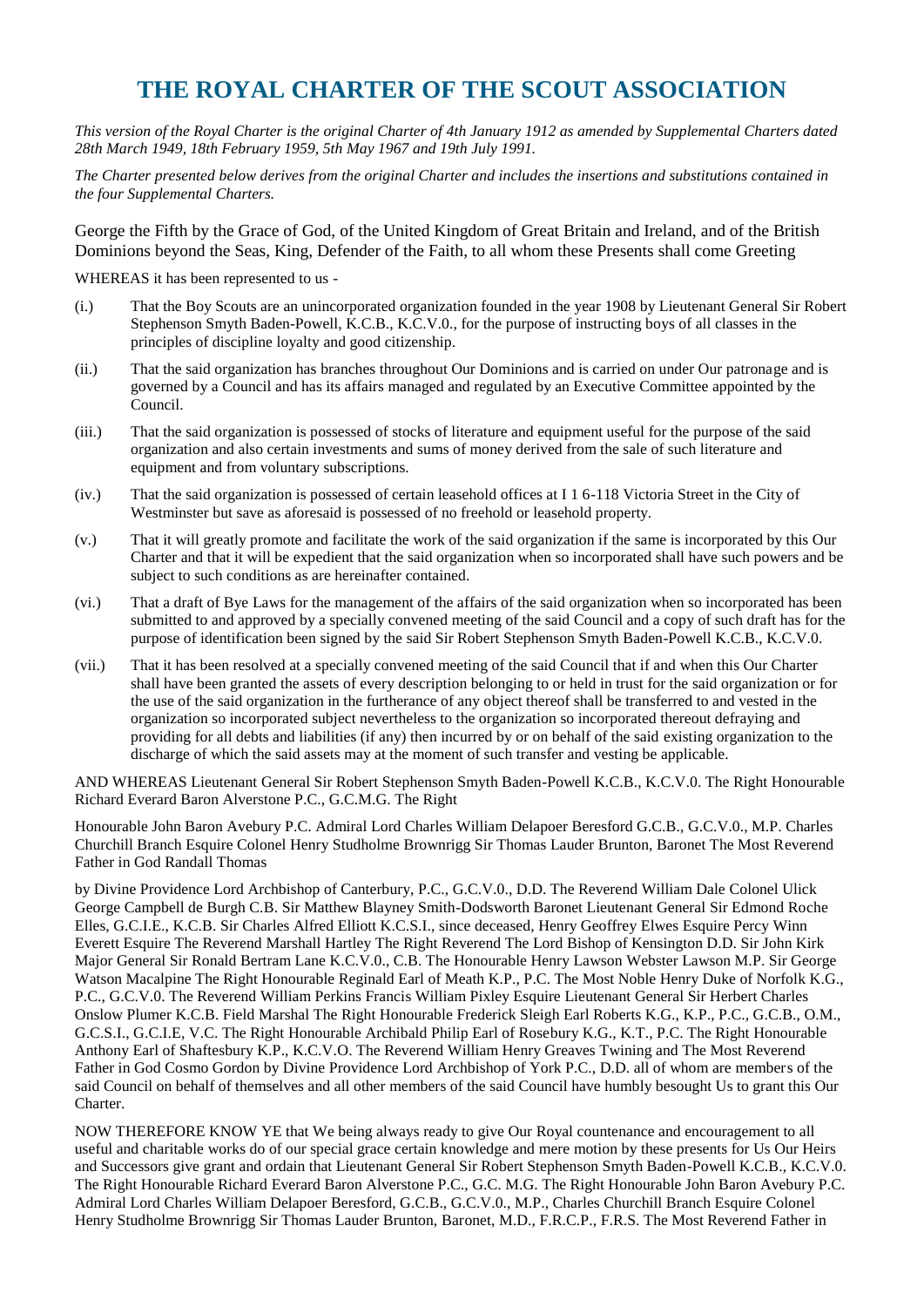God Randall Thomas by Divine Providence Lord Archbishop of Canterbury P.C., G.C.V.0., D.D. The Reverend William Dale Colonel Utick George Campbell de Burgh C.B. Sir Matthew Blayney Smith-Dodsworth Baronet Lieutenant General Sir Edmond Roche Elles G.C.I.E., K.C.B. Henry Geoffrey Elwes Esquire Percy Winn Everett Esquire The Reverend Marshall Hartley The Right Reverend The Lord Bishop of Kensington D.D. Sir John Kirk Major General Sir Ronald Bertram Lane K.C.V.0., C.B. TheHonourable Harry Lawson Webster Lawson M.P. Sir George Watson Macalpine The Right Honourable Reginald Earl of Meath K.P., P.C. The Most Noble Henry Duke of Norfolk K.G., P.C., G.C.V.0. The Reverend William Perkins Francis William Pixley Esquire Lieutenant General Sir Herbert Charles Onslow Plumer K.C.B. Field Marshal the Right Honourable Frederick Sleigh Earl Roberts K.G., K.P., P.C., G.C.B., O.M., G.C.S.I., G.C.I.E., V.C. The Right Honourable Archibald Philip Earl of Rosebury K.G., K.T., P.C. The Right Honourable Anthony Earl of Shaftesbury K.P., K.C.V.0. The Reverend William Henry Greaves Twining and The Most Reverend Father in God Cosmo Gordon by Divine Providence Lord Archbishop of York P.C., D.D. and another persons who are now or shall in accordance with the Rules of the Association hereby incorporated become members of the Council thereof shall be one body corporate and politic by the name of "The Scout Association" for the purpose of promoting the development of young people in achieving their full physical, intellectual, social and spiritual potentials, as individuals, as responsible citizens and as members of their local, national and international communities and by that name shall and may sue and be sued plead and be impleaded in all Courts whether of law or equity either in Our United Kingdom of Great Britain and Ireland or in Our Colonies or Dependencies and shall have perpetual succession and a common seal which may be changed or varied by it at its pleasure.

AND WE DO HEREBY FURTHER GRANT AND ORDAIN that the said Association hereby incorporated shall have and may exercise all or any of the powers hereinafter mentioned and shall be entitled to the benefit of and be subject to the provisions hereinafter contained and such provisions shall have effect accordingly.

1.- In this Charter unless the context otherwise requires -

"The Association" shall mean The Scout Association.

"The Bye Laws" shall mean the Bye Laws of the Association for the time being in force under or by virtue of this Charter.

"The Patron" "The President" "The Joint Presidents" "The Council" and "The Chair of the Council" shall mean respectively the Patron of the Association the President or Joint Presidents of the Association the Council of the Association and the Chair of the Council for the time being in accordance with this Charter or the Bye Laws.

"The Committee" shall mean the Committee for the time being appointed under or in accordance with the Bye Laws or such number of the members of such Committee as under the Bye Laws shall for the time being be entitled to act for such Committee.

Words importing the singular number only shall include the plural number and vice versa and words importing persons shall include Corporations.

Words in this Our Charter and in the Bye Laws importing the male gender only shall include the female gender and vice versa.

2. The Association shall have power -

(i.) Deleted by the Supplemental Charter dated 5th May 1967.

(ii.) To purchase take on lease or hire or otherwise acquire and hold any lands buildings easements or hereditaments of any tenure patents patent rights trade marks and any other real or personal property and to construct provide maintain repair and alter any buildings works stores plant and things which may from time to time be deemed requisite whether within Our Dominions or elsewhere for any of the purposes of the Association.

iii.) To form local branches and committees in all parts of Our Dominions and to organise classes and lectures and publish and sell or distribute papers books pamphlets and information for the purpose of stimulating interesting and promoting the objects of the Association and to take all other measures which may seem necessary for providing and maintaining an efficient organization for the purposes of the Association.

(iv.) To form bodies of Scouts and to enrol as members or officers thereof persons of all ages and classes and to supply (with or without charge) and deal in equipment of all kinds for their use and to procure them to be instructed in the duties of citizenship generally and in handicrafts and technical knowledge and to provide classes lectures and entertainments for their benefit and to establish and provide prizes badges certificates and other rewards of merit to be competed for or awarded to them provided that Scouts shall be left entirely free to obtain their equipment and every part thereof (whether of an official pattern or not) other than badges and decorations from any person firm or corporation willing to supply the same\* shall not be required to obtain such equipment or any part thereof from the Association.

*\* Obvious clerical omission of the word "and" after the word "same" in original charter.*

(v.) To assist past or present Scouts in establishing themselves in life whether by means of apprenticeship or emigration or in any other manner and to form contribute to and administer special funds for that purpose.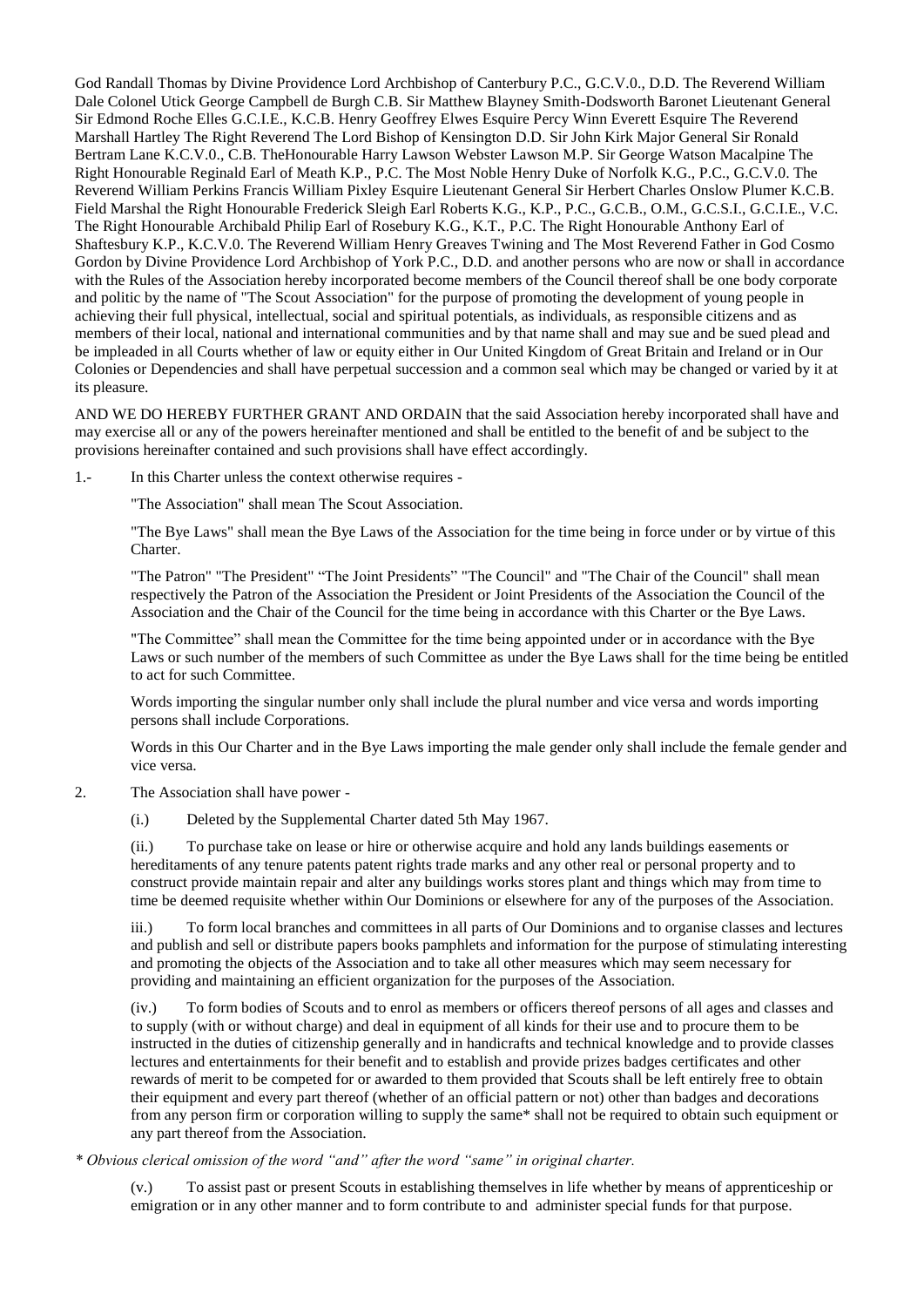(vi.) To receive and accept donations endowments and gifts of money lands hereditaments stocks funds shares securities and any other assets whatsoever and either subject or not subject to any special trusts or conditions and in particular to accept and take by way of gift and absorb upon any terms the undertaking and assets of any society or body whether incorporated or not carrying on work similar to any work for the time being carried on by the Association and to undertake all or any of the liabilities of any such other society or body.

(vii.) To borrow or raise money with or without security for any of the purposes of the Association.

(viii.) To make and carry out any arrangement for joint working or co-operation with any other society or body whether incorporated or not carrying on work similar to any work for the time being carried on by the Association.

(ix.) To undertake execute and perform any trusts or conditions affecting any real or personal property of any description acquired by the Association.

(x.) To enter into any arrangements with any military or educational authorities or any other department of Our Imperial Government or of the Government of any part of Our Dominions.

(xi.) To apply for and exercise any powers obtained under any supplementary Charter or Act of Parliament Imperial or Colonial and whether Federal or Provincial which may be deemed expedient for any of the purposes of the Association.

(xii.) To accumulate sell improve manage develop exchange lease mortgage or otherwise dispose of or deal with or turn to account all or any property or rights of the Association. Provided that no disposition of any real or leasehold property situate in the United Kingdom shall be made without such consent or approval as may be by law required therefor.

(xiii.)

(a) To invest and deal with the moneys of the Association not immediately required for the said objects and purposes nor subject to specific trusts in the purchase of or at interest upon the security of such stocks, funds, shares, securities or other investments of whatsoever nature as the Association shall in its absolute discretion think fit to the intent that the Association shall have the same full and unrestricted powers of investing and transposing investments in all respects as if the Association were absolutely entitled to such moneys beneficially.

(b) To employ as a private investment manager any person or firm entitled to carry on investment business under the provisions of the Financial Services Act 1986 or any amending legislation and to delegate to any such manager ("the Manager") the exercise of all or any of the Association's powers of investment in such terms and at such reasonable remuneration as the Association may think fit but subject always to the following conditions:

(1) The delegated powers shall be exercisable only within clear policy guidelines drawn up in advance by the Association and within the powers of investment conferred by sub-paragraph (a) of this Article;

(2) Every transaction carried out by the Manager under delegated powers shall be reported to the Association within fourteen days;

(3) The Association shall be entitled at any time and without notice to review revoke or alter the delegation or the terms thereof,

(4) The Association shall be bound to review the for delegation at least once every twelve months;

(5) The Association shall be liable for the acts and defaults of the Manager in the exercise of the delegated powers in the same manner as if they were the acts and defaults of the Association.

(xiv.) To grant continue and pay such salaries pensions gratuities or other sums in recognition of services (whether rendered before or after the granting of this Charter) as may from time to time be sanctioned by the Committee.

(xv.) To do all such other acts and things as are or may be deemed incidental or conducive to the attainment of any of the purposes of the Association or the exercise of any of its said powers.

3. There shall be a Patron of the Association.

WE do hereby reserve to Ourselves to be the First Patron. Subsequent Patrons from time to time shall be such persons as may accept that office upon the request of the Council with the approval of the President or either of the Joint Presidents.

The President or Joint Presidents shall be such person or such two persons as may from time to time be nominated in that behalf by the Patron.

The Chair of the Council shall be the said Sir Robert Stephenson Smyth Baden-Powell K.C.B., K.C.V.O. and after he shall have died or retired or ceased to be a member of the Council shall be such person as may from time to time be nominated in that behalf by the Council. The first Council shall consist of those persons who were members of the Council of the said now existing organization immediately before the granting of this Our Charter.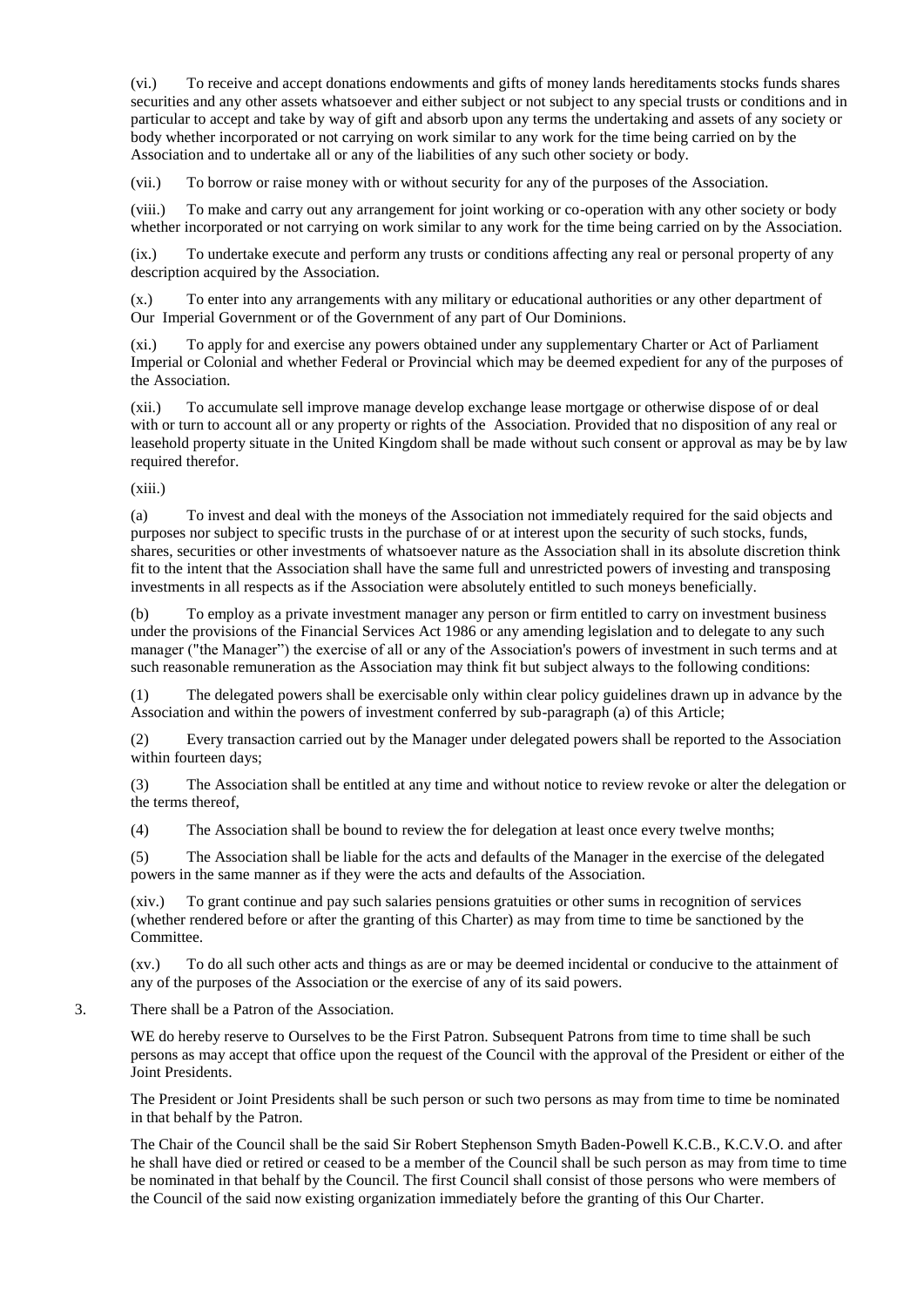As from the first day of July in the year of our Lord One thousand nine hundred and fifty-nine the Council of the Association shall consist of six hundred members at the most and three hundred members at the least who shall be appointed or elected as prescribed by the Bye Laws.

A Committee may be appointed in such manner and with such powers and duties as may be prescribed by or in accordance with the Bye Laws,

- 4. An Ordinary General Meeting of the Council shall beheld once in every year after the year in which the Association is incorporated at such time and place as shall be prescribed by or in accordance with the Bye Laws and the Committee shall lay before such Ordinary General Meeting such accounts and make such reports as may from time to time be prescribed by the Bye Laws.
- 5. An Extraordinary Meeting of the Council may be called at any time by the President or either of the Joint Presidents or by the Chair of the Council.
- 6. The accounts to be submitted to any Ordinary General Meeting of the Council shall be audited by auditors who shall be members of the Institute of Chartered Accountants or of such other Association as for the time being shall in the opinion of the Committee represent that Institute.
- 7. The affairs of the Association shall be managed and regulated in accordance with Bye Laws in the terms of the said draft Bye Laws so approved by the Council of the said existing organization as aforesaid or with such other Bye Laws as may for the time being be in force under or by virtue of the succeeding provisions of this clause. Any of the Bye Laws may from time to time be altered added to or repealed by the Council and any new Bye Laws may from time to time be made in the like manner. Provided that no new Bye Law and no alteration of or addition to any of the Bye Laws shall have any force or effect if it be repugnant to any of the provisions of this Charter or to the Laws of Our Realm nor until it shall have been approved by the Lords of Our Privy Council of which approval a Certificate under the hand of the Clerk of the Council shall be conclusive evidence.
- 8. And We do hereby further declare that when the Association shall cease to be an Association for the purpose aforesaid and the affairs thereof shall have been completely wound up and its debts and obligations fully discharged this our Charter shall be absolutely void.
- 8A. The Council may by resolution passed by three-quarters of the Members present and voting add to, alter or revoke any of the provisions of this Our Charter or of any Supplemental Charter granted to the Association, provided that no such addition, alteration or revocation shall be of effect unless and until it shall have been approved by Us, Our Heirs or Successors in Council.
- 9. And We do for Ourself Our Heirs and successors grant and declare that this Charter or the enrolment thereof shall be in all things valid and effectual in the law according to the true intent and meaning of the same and shall be recognised as valid and effectual by all Our Courts and Judges in our Dominions and by all other officers persons and bodies politic and corporate whom it doth concern and that the same shall be construed in the most favourable and beneficial sense and for the best advantage of the Association as well in all Our several Courts of Record in Our Dominions as elsewhere notwithstanding any non-recital or mis-recital uncertainty or imperfection in this Charter.

IN WITNESS whereof We have caused these Our Letters to be made Patent.

WITNESS Ourself at Westminster the Fourth day of January in the Second Year of Our Reign.

BY WARRANT under the hands of the Lords Commissioners in the name and on behalf of His Majesty.

MUIR MACKENZIE.

*Preamble to the Supplemental Charter granted 28th March 1949.*

George the Sixth by the Grace of God, of Great Britain, Ireland, and the British Dominions beyond the Seas, King, Defender of the Faith, to all to whom these Presents shall come Greeting

## WHEREAS -

- 1. His late Majesty King George the Fifth on the Fourth day of January in the Second Year of His Reign of His special grace certain knowledge and mere motion by Royal Charter incorporated The Boy Scouts Association and did grant and ordain that the Association shall have and may exercise all or any of the powers in the said Royal Charter mentioned.
- 2. By the said Royal Charter the Association are authorised to apply for and to exercise any powers obtained under any supplemental Charter.
- 3. It has been represented to Us -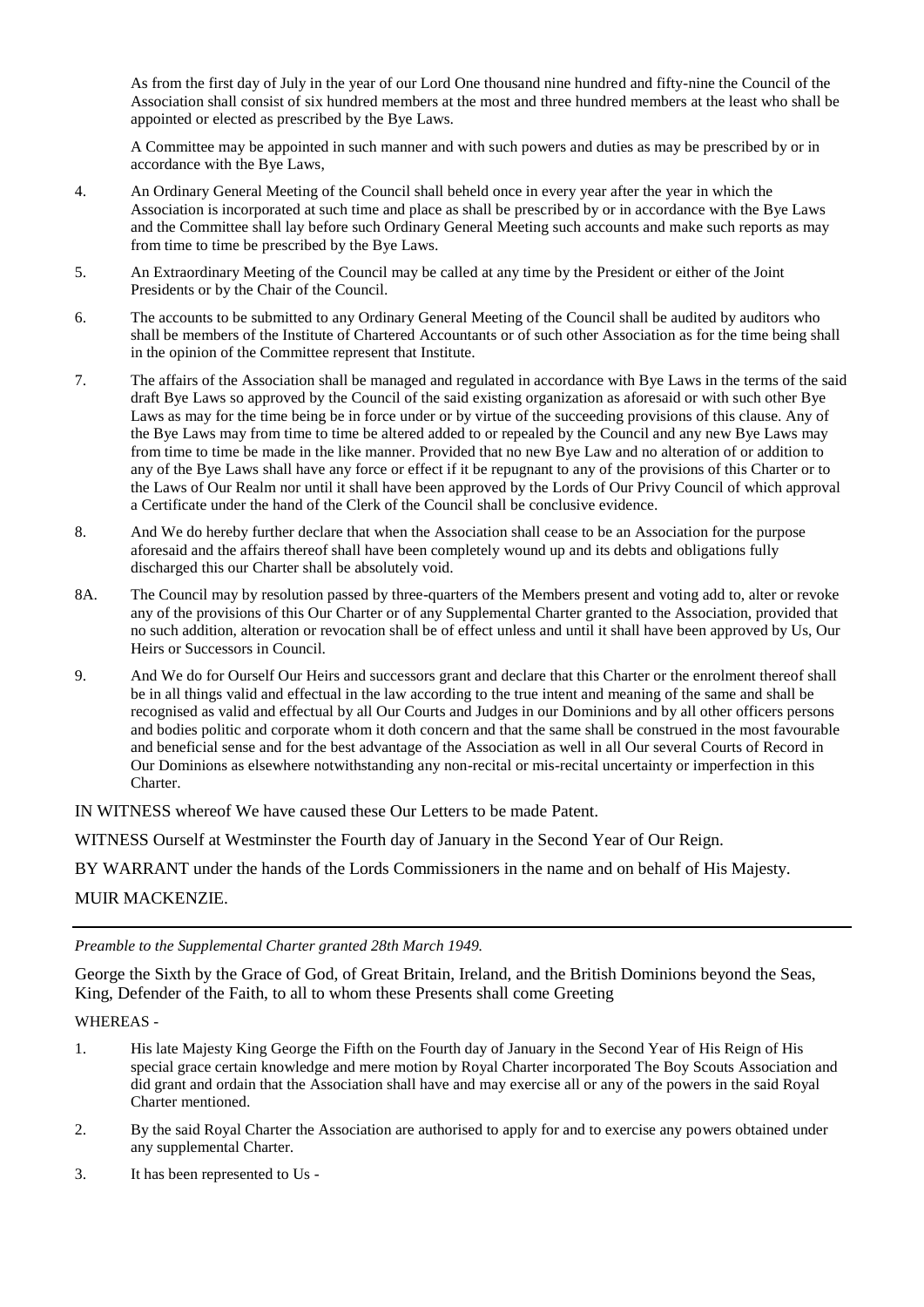(i) That the Association's income from invested funds is likely seriously to fall by reason of the greatly reduced yield on and the more restricted field of trustee investments compared with the yield on the field of such investments when the said Royal Charter was granted.

(ii) That the Association have given anxious consideration to the Association's financial position and have taken steps to secure the utmost economy in the administration of the Association's affairs.

(iii.) That the Association are satisfied that the Association's expenditure cannot further be reduced without serious prejudice to the work of the Association.

(iv.) That the Association after full consideration and thorough investigation are of opinion that the Association would be able consistently with the safe and prudent administration of the Association's affairs to lessen any further reduction in the Association's income from invested funds if the Association had wider powers of investment.

(v.) That the Council and Committee of the Association have duly authorised as provided in the said Royal Charter and the Bye Laws of the Association an application for a supplemental Charter.

(vi.) That the grant of a supplemental Charter to the Association will greatly promote and facilitate the work of the Association.

4. On the 15th day of September 1948 the Association humbly petitioned for the grant to the Association of a supplemental Charter.

NOW THEREFORE KNOW YE that We being always ready to give Our Royal countenance and encouragement to all useful and charitable works do of Our special grace certain knowledge and mere motion by these presents for Us Our Heirs and Successors hereby confirm the Royal Charter granted by His late Majesty King George the Fifth to The Boy Scouts Association on the Fourth day of January in the Second Year of His Reign and We do hereby grant and ordain that in addition to all the powers granted to the Association by the said Royal Charter the Association shall have and may exercise the following powers:-

*NOTE. - The additional paragraph xiii (a) containing additional powers of investment was substituted by new powers of investment granted in the Supplemental Charter dated 19th July 1991.*

And the foregoing paragraph containing the said powers shall be read and construed together with and as if the same formed part of the said Royal Charter and were incorporated therein as paragraph (xiiia) of the Second Article thereof and the said powers shall be in addition to and not in derogation of the powers conferred on the Association by the said Royal Charter and may be exercised notwithstanding anything in the said Royal Charter contained.

IN WITNESS whereof We have caused these Our Letters to be made Patent.

WITNESS Ourself at Westminster the 28th day of March in the Thirteenth Year of Our Reign.

BY WARRANT under the King's Sign Manual.

NAPIER.

*Preamble to the Supplemental Charter granted 18th February 1959.*

Elizabeth the Second by the Grace of God, of Great Britain and Northern Ireland and of Our other Realms and Territories Queen, Head of the Commonwealth, Defender of the Faith,

To all to whom these Presents shall come, Greeting!

WHEREAS His Majesty King George the Fifth by Royal Charter dated the fourth day of January in the second year of His Reign (hereinafter called "the Original Charter"), constituted a body corporate and politic by the name of "The Boy Scouts Association" (hereinafter called "the Association") with the powers therein mentioned:

AND WHEREAS Our late Royal Father His Majesty King George the Sixth by a Supplemental Charter dated the twentyeighth day of March in the thirteenth year of His Reign (hereinafter called "the Supplemental Charter") granted certain additional powers to the Association:

AND WHEREAS the Association has represented into Us that for the further successful development of the activities and the achievement of the aims of the Association it is desirable that

(a) the Council of the Association should be constituted in such a manner as to make its membership fully representative of all those persons who are actively engaged in the work of the Association in all parts of Our Commonwealth (excepting Australia, Canada, Ceylon, India, the Federation of Malaya, New Zealand, Pakistan and South Africa, in all of which countries independent Boy Scouts Associations have been established); and

(b) the permitted annual value of lands, tenements and hereditaments held by the Association in Our United Kingdom of Great Britain and Northern Ireland should be increased.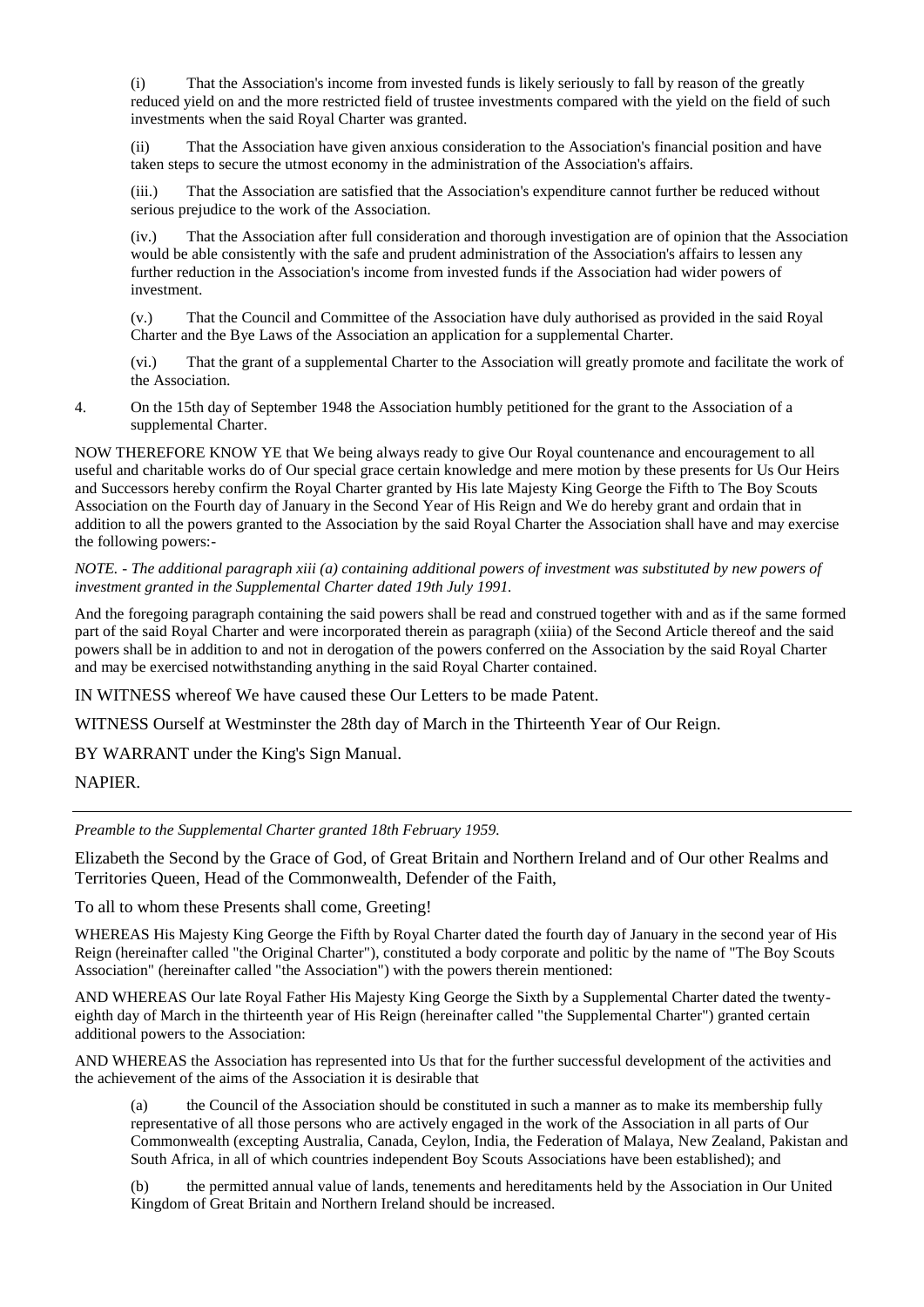NOW, THEREFORE, KNOW YE that We being always ready to give Our Royal countenance and encouragement to all useful and charitable works have of Our especial grace, certain knowledge and mere motion granted and ordained and do by these Presents for Us, Our Heirs and Successors grant and ordain as follows:-

NOTE. - The two paragraphs that followed here have been inserted in or substituted for the original paragraphs to which they refer in the appropriate places in the main text of the original Charier.

3. Save as aforesaid We do hereby confirm the provisions of the Original Charter and of the Supplemental Charter.

IN WITNESS whereof We have caused these Our Letters to be made Patent.

WITNESS Ourself at Westminster the eighteenth day of February in the seventh Year of Our Reign.

BY WARRANT under the Queen's Sign Manual.

*Preamble to the Supplemental Charter granted 5th May 1967.*

Elizabeth the Second by the Grace of God, of Great Britain and Northern Ireland and of Our other Realms and Territories Queen, Head of the Commonwealth, Defender of the Faith, To all to whom these Presents shall come, Greeting!

WHEREAS His Majesty King George the Fifth by Royal Charter dated the fourth day of January in the second year of His Reign (hereinafter called "the Original Charter"), constituted a body corporate and politic by the name of "The Boy Scouts Association" (hereinafter called "the Association") with the powers therein mentioned:

AND WHEREAS His Majesty King George the Sixth by a Supplemental Charter dated the twenty-eighth day of March in the thirteenth year of His Reign (hereinafter called "the first Supplemental Charter") granted certain additional powers to the Association:

AND WHEREAS We by a Supplemental Charter dated the eighteenth day of February in the eighth year of Our Reign (hereinafter called "the second Supplemental Charter") granted certain further additional powers to the Association:

AND WHEREAS the Association has represented unto Us that for the further successful development of the activities and the achievement of the aims of the Association it is desirable that

- (a) the name of the Association should be changed to "The Scout Association"; and
- (b) certain other variations should be made in the provisions of the aforesaid Charters:

NOW THEREFORE KNOW YE that We of Our especial grace, certain knowledge and mere motion have granted and ordained and do by these Presents for Us, Our Heirs and Successors grant and ordain as follows:-

*NOTE - The substitutions and deletions made by the five paragraphs which followed here have been made in the main text of the original Charter.*

IN WITNESS whereof We have caused these Our Letters to be made Patent.

WITNESS Ourself at Westminster the fifth day of May in the sixteenth Year of Our Reign.

BY WARRANT under the Queen's Sign Manual.

*Preamble to the Supplemental Charter granted 19th July 1991.*

Elizabeth the Second, by the Grace of God, of Great Britain and Northern Ireland and of Our other Realms and Territories Queen, Head of the Commonwealth, Defender of the Faith,

To all to whom these Presents shall come, Greetings!

WHEREAS His Majesty King George the Fifth by Royal Charter dated the 4th day of January 1912 (hereinafter called "the Original Charter"),constituted a body corporate and politic by the name of "The Boy Scouts Association" (hereinafter called "the Association")with the powers therein mentioned:

AND WHEREAS His Majesty King George the Sixth by a Supplemental Charter dated the 28th day of March 1949 granted certain additional powers to the Association:

AND WHEREAS We by Supplemental Charters dated the 18th day of February 1959 and the 5th day of May 1967 granted certain further powers to the Association, and authorised the name of the Association to be changed to "The Scout Association":

AND WHEREAS by an humble Petition the Association has represented unto Us that for the further successful development of the activities and the achievement of the aims of the Association it is desirable that to extend the scope and purpose of the Association to young people of both sexes, to make certain other amendments to the Original Charter in